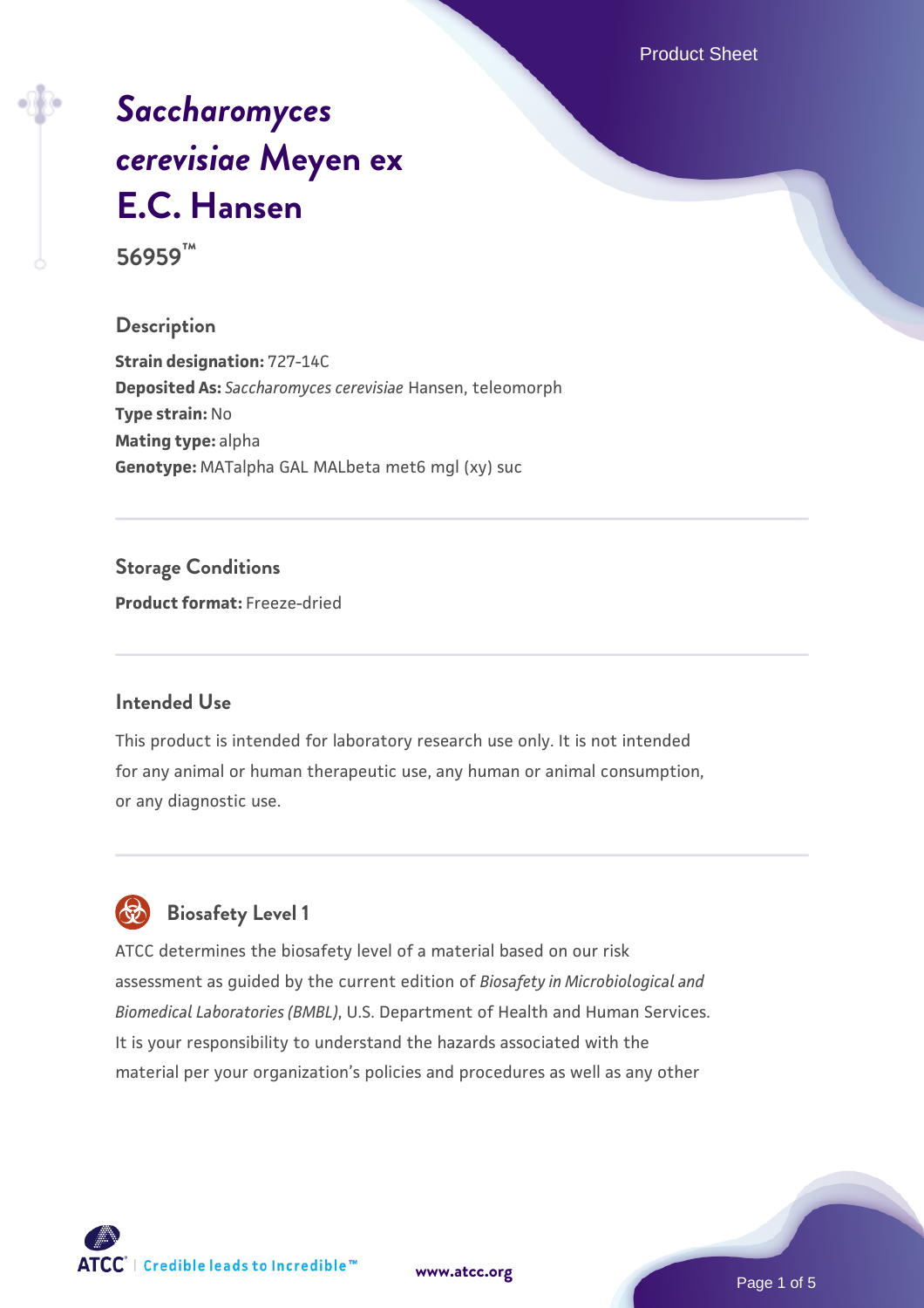#### **[Saccharomyces cerevisiae](https://www.atcc.org/products/56959)** [Meyen ex E.C. Hansen](https://www.atcc.org/products/56959) **56959**

applicable regulations as enforced by your local or national agencies.

ATCC highly recommends that appropriate personal protective equipment is always used when handling vials. For cultures that require storage in liquid nitrogen, it is important to note that some vials may leak when submersed in liquid nitrogen and will slowly fill with liquid nitrogen. Upon thawing, the conversion of the liquid nitrogen back to its gas phase may result in the vial exploding or blowing off its cap with dangerous force creating flying debris. Unless necessary, ATCC recommends that these cultures be stored in the vapor phase of liquid nitrogen rather than submersed in liquid nitrogen.

#### **Certificate of Analysis**

For batch-specific test results, refer to the applicable certificate of analysis that can be found at www.atcc.org.

#### **Growth Conditions**

**Medium:**  [ATCC Medium 1245: YEPD](https://www.atcc.org/-/media/product-assets/documents/microbial-media-formulations/1/2/4/5/atcc-medium-1245.pdf?rev=705ca55d1b6f490a808a965d5c072196) **Temperature:** 25°C

#### **Material Citation**

If use of this material results in a scientific publication, please cite the material in the following manner: *Saccharomyces cerevisiae* Meyen ex E.C. Hansen (ATCC 56959)



**[www.atcc.org](http://www.atcc.org)**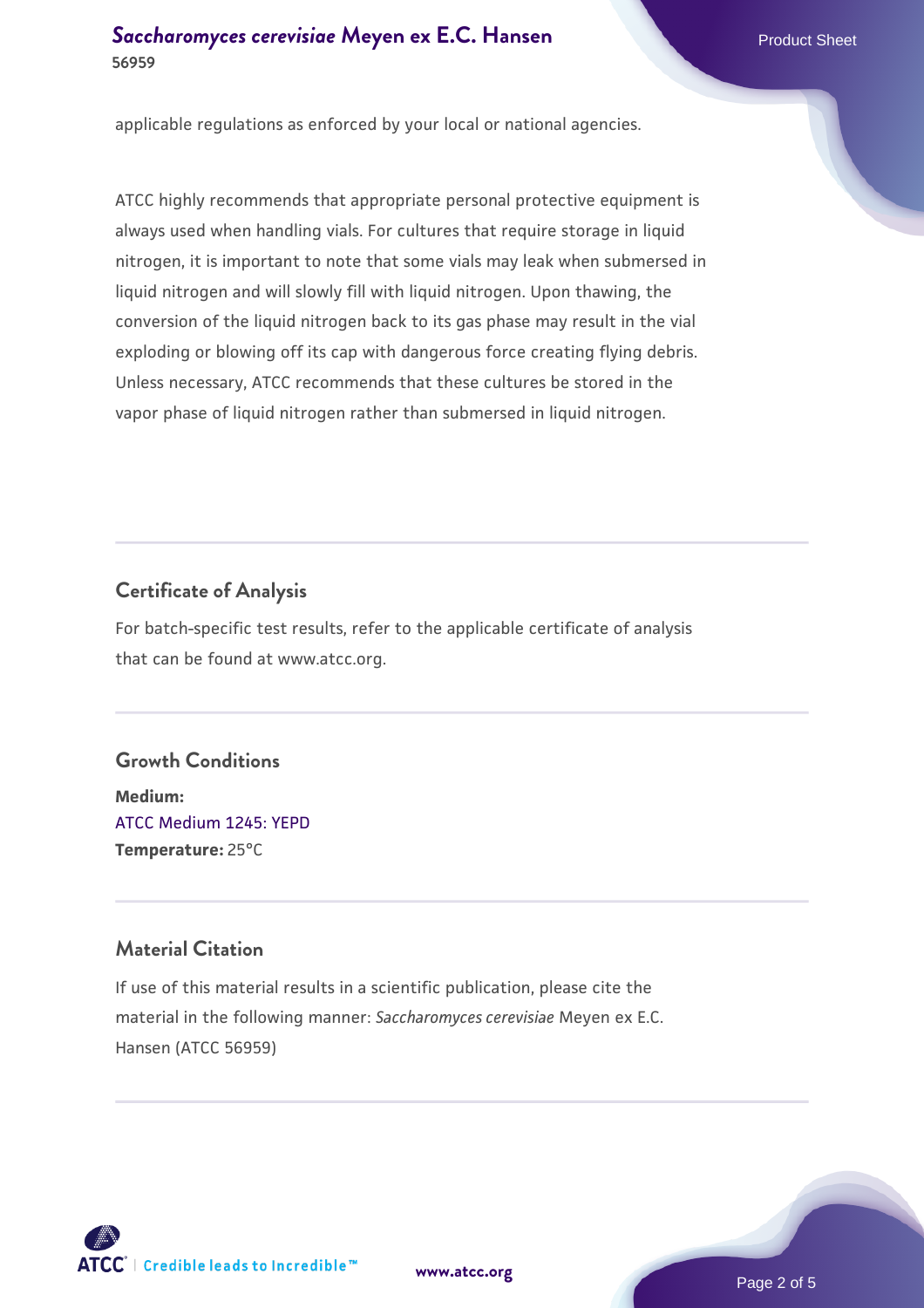#### **[Saccharomyces cerevisiae](https://www.atcc.org/products/56959)** [Meyen ex E.C. Hansen](https://www.atcc.org/products/56959) **56959**

#### **References**

References and other information relating to this material are available at www.atcc.org.

#### **Warranty**

The product is provided 'AS IS' and the viability of ATCC® products is warranted for 30 days from the date of shipment, provided that the customer has stored and handled the product according to the information included on the product information sheet, website, and Certificate of Analysis. For living cultures, ATCC lists the media formulation and reagents that have been found to be effective for the product. While other unspecified media and reagents may also produce satisfactory results, a change in the ATCC and/or depositor-recommended protocols may affect the recovery, growth, and/or function of the product. If an alternative medium formulation or reagent is used, the ATCC warranty for viability is no longer valid. Except as expressly set forth herein, no other warranties of any kind are provided, express or implied, including, but not limited to, any implied warranties of merchantability, fitness for a particular purpose, manufacture according to cGMP standards, typicality, safety, accuracy, and/or noninfringement.

#### **Disclaimers**

This product is intended for laboratory research use only. It is not intended for any animal or human therapeutic use, any human or animal consumption, or any diagnostic use. Any proposed commercial use is prohibited without a license from ATCC.

While ATCC uses reasonable efforts to include accurate and up-to-date information on this product sheet, ATCC makes no warranties or representations as to its accuracy. Citations from scientific literature and



**[www.atcc.org](http://www.atcc.org)**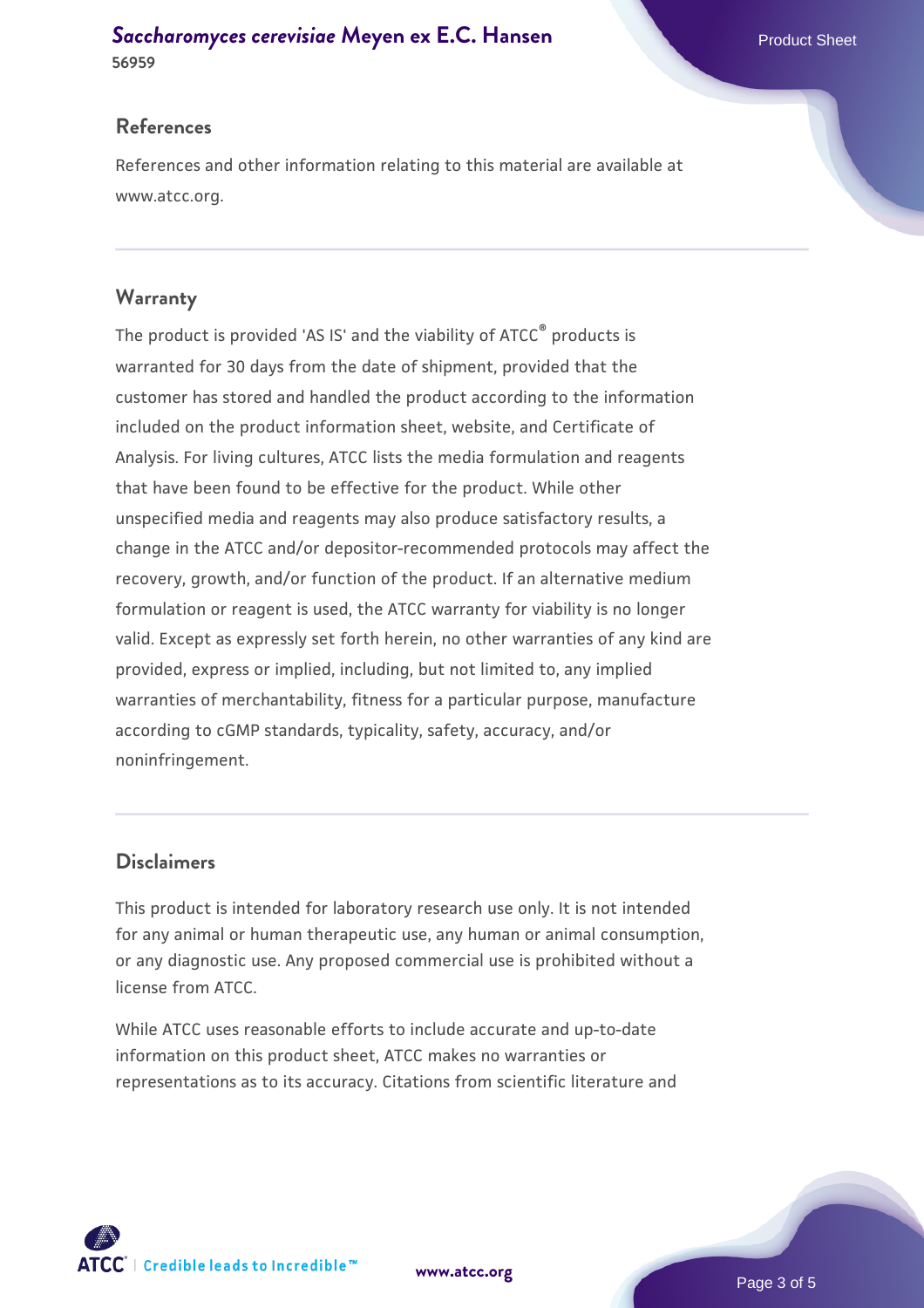patents are provided for informational purposes only. ATCC does not warrant that such information has been confirmed to be accurate or complete and the customer bears the sole responsibility of confirming the accuracy and completeness of any such information.

This product is sent on the condition that the customer is responsible for and assumes all risk and responsibility in connection with the receipt, handling, storage, disposal, and use of the ATCC product including without limitation taking all appropriate safety and handling precautions to minimize health or environmental risk. As a condition of receiving the material, the customer agrees that any activity undertaken with the ATCC product and any progeny or modifications will be conducted in compliance with all applicable laws, regulations, and guidelines. This product is provided 'AS IS' with no representations or warranties whatsoever except as expressly set forth herein and in no event shall ATCC, its parents, subsidiaries, directors, officers, agents, employees, assigns, successors, and affiliates be liable for indirect, special, incidental, or consequential damages of any kind in connection with or arising out of the customer's use of the product. While reasonable effort is made to ensure authenticity and reliability of materials on deposit, ATCC is not liable for damages arising from the misidentification or misrepresentation of such materials.

Please see the material transfer agreement (MTA) for further details regarding the use of this product. The MTA is available at www.atcc.org.

#### **Copyright and Trademark Information**

© ATCC 2021. All rights reserved. ATCC is a registered trademark of the American Type Culture Collection.

#### **Revision**

This information on this document was last updated on 2021-05-19



**[www.atcc.org](http://www.atcc.org)**